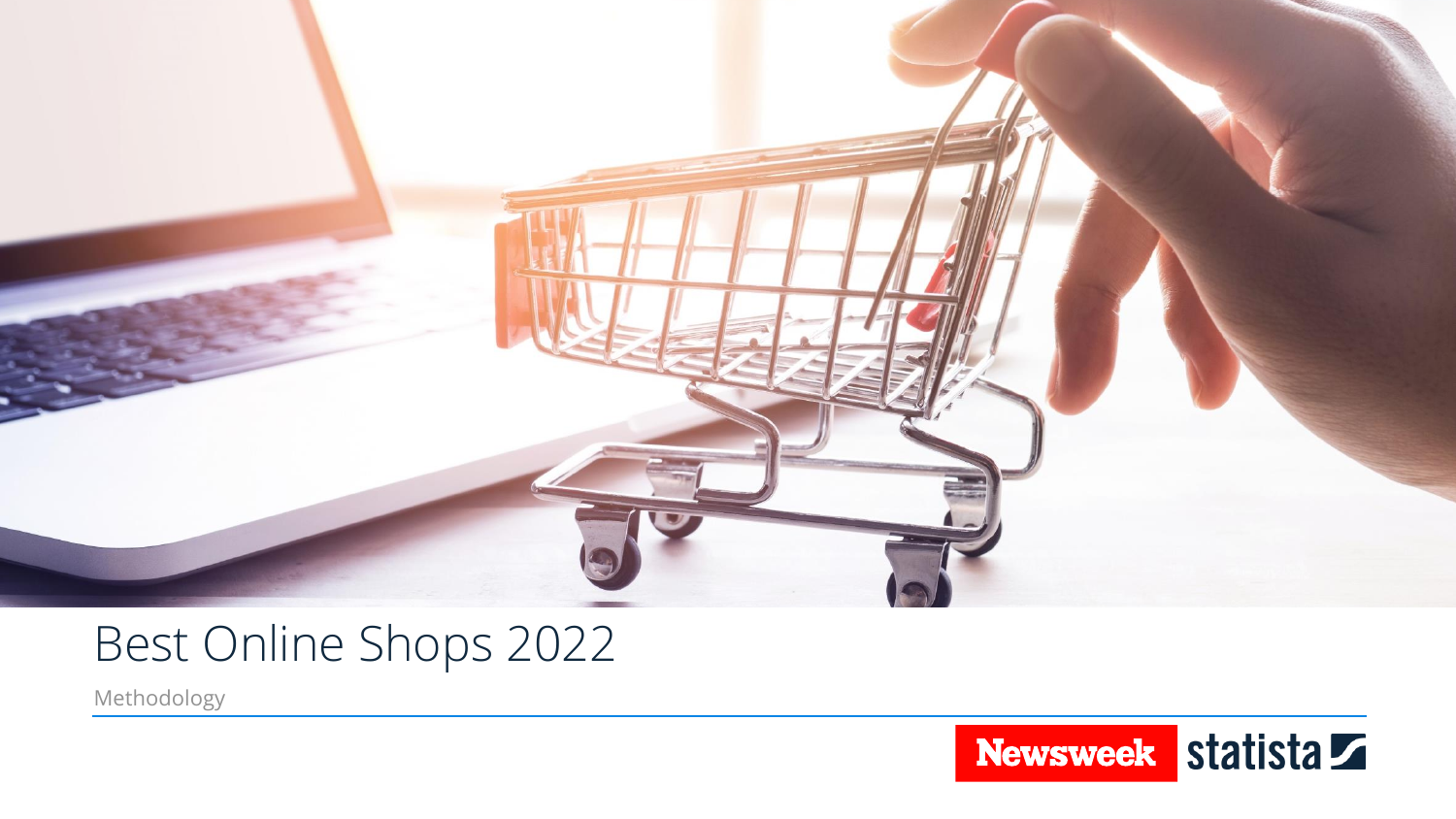

Summary

The Best American Online Shops were identified after passing a number of tests based on **51 objective and subjective criteria**.

First, a list of **more than 9,500 online shops in the United States** was compiled using Statista and online databases, online directories and price comparison websites to identify the most relevant online shops. The online shops with **the most American visitors in 2020-2021** were selected as candidates for further evaluation. Online shops selling mainly digital goods (ex: airbnb.com, netflix.com), subscription-based shops, C2C marketplaces (e.g. ebay.com), B2B online shops, showcase websites and online shops that do not display their site in English were excluded from further evaluation to allow a better comparison between them. The online shops were then organized according to their main product offering into **39 categories** (see slide 5).

The online shops that passed the initial screening were then tested one by one in 41 objective criteria and 10 subjective criteria on 7 dimensions:

- Structure & Usability Trust & Security Service & Communication Payment
	- Purchase & Delivery Technical Performance Likelihood of Purchase

Alongside the objective test, an online survey of a panel of approximately **6,000 American online shoppers** was conducted to assess the appearance of the online shops on **10 subjective criteria** (e.g. "The homepage is very clear and well structured").

After the test phase was over, a sub-score for each dimension was calculated. Based on these results, a score out of 10 was determined for each online shop.

The top 1,000 online shops with the highest scores were then awarded "Best Online Shops 2022" and listed on the Newsweek website. The top 5, 10 or 20 per category has been selected for the print edition based on category size.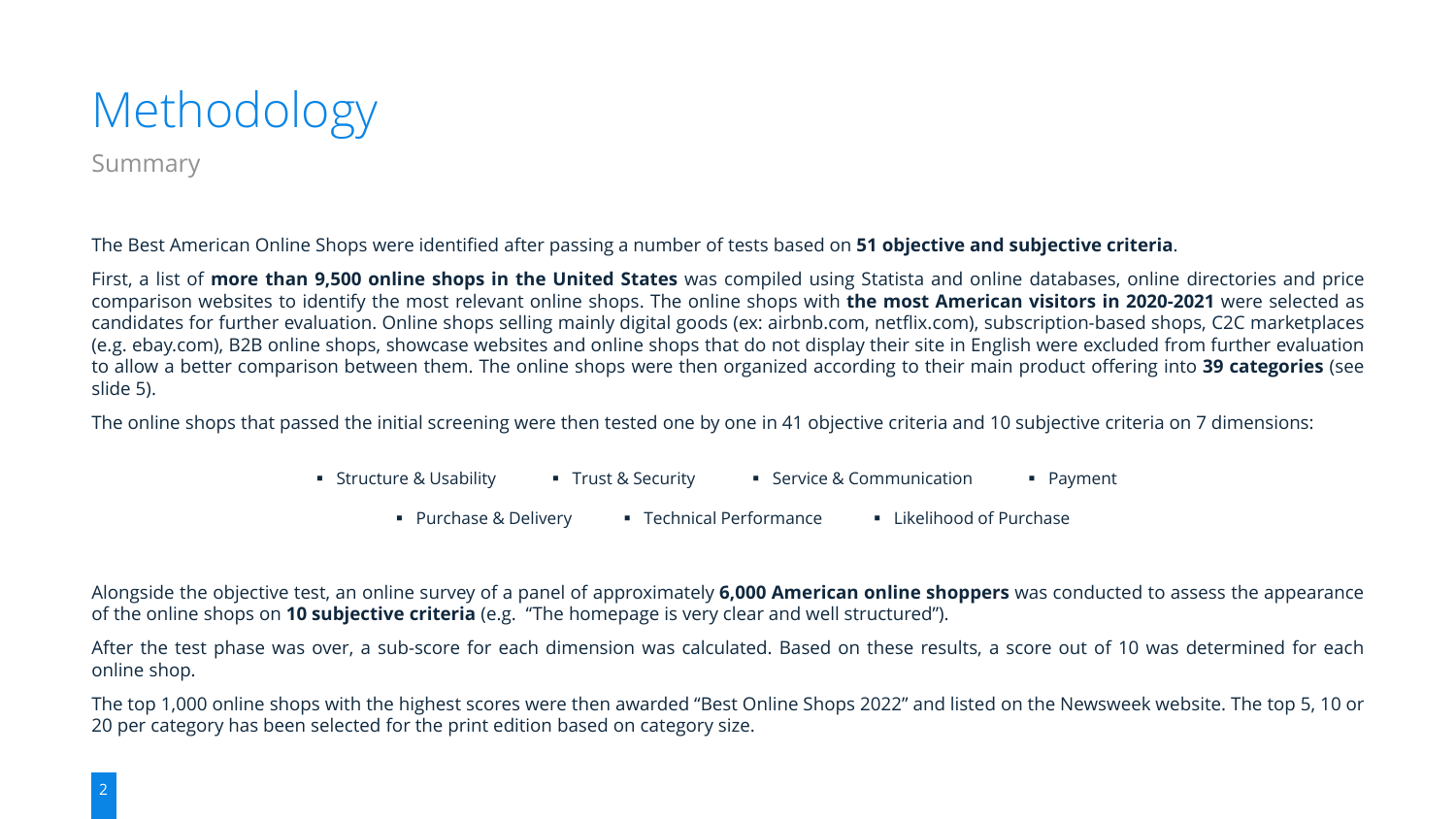## Every online shop has been tested by professional testers and rated by consumers

7 dimensions evaluated for each online shop both objectively and subjectively

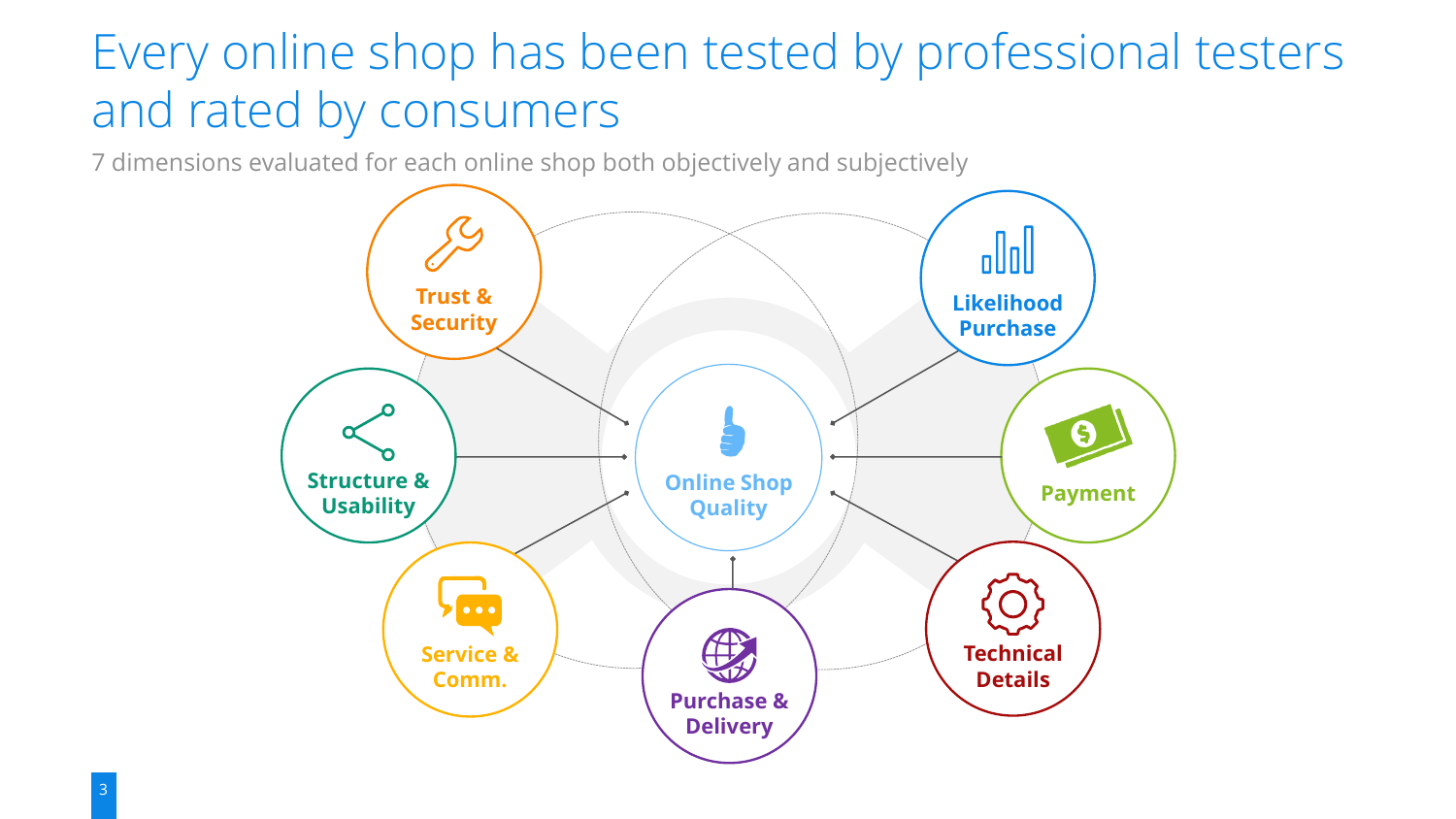# Examples of criteria evaluated on the 7 dimensions

Every shops tested in the 7 dimensions that make for a well-rounded online shop

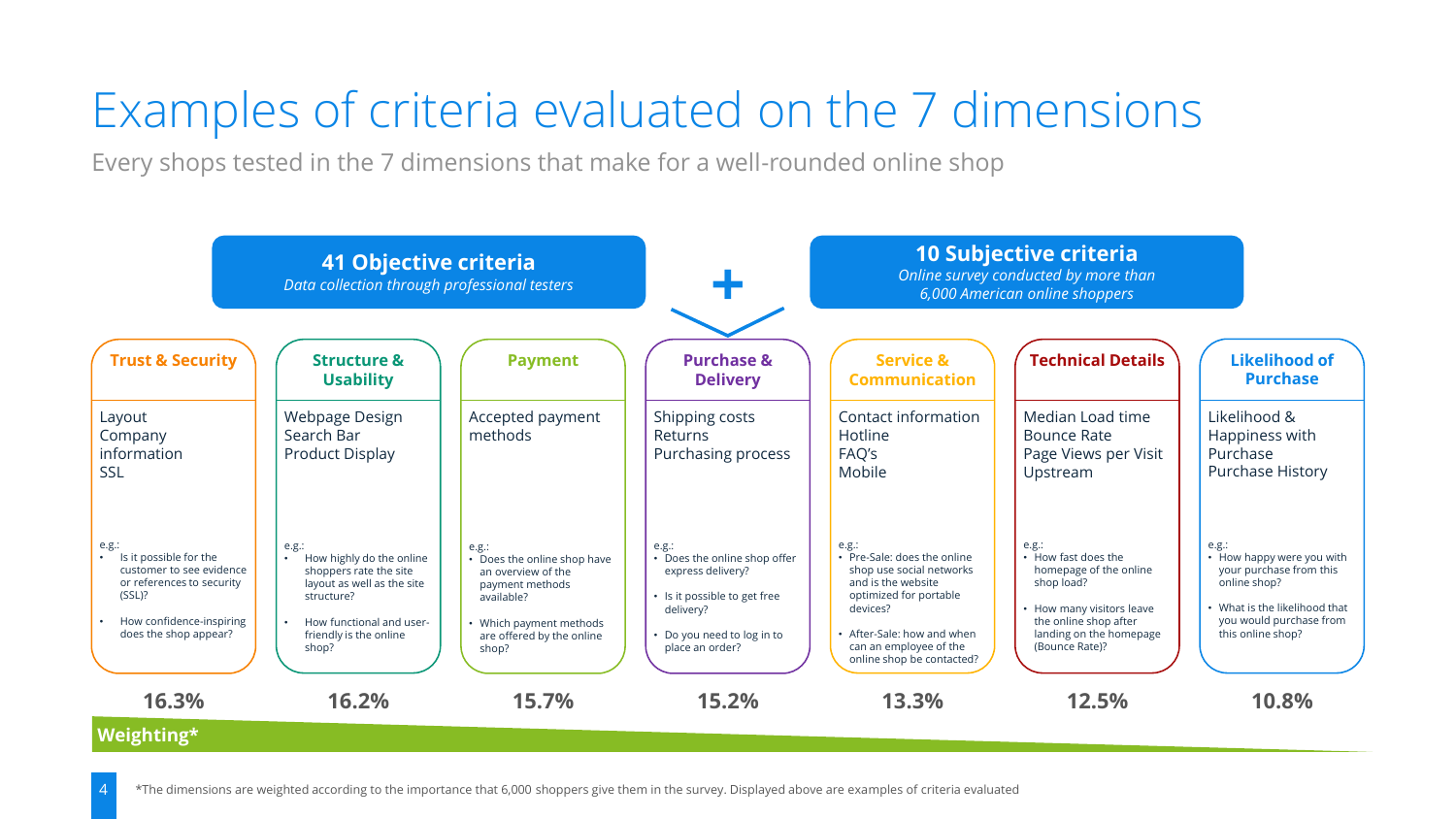## Deep dive of the subjective criteria in the online survey

Questions are based on online shops displayed to survey participant (1)

**10 Subjective criteria** *Online survey conducted by more than 6,000 American online shoppers*

#### Statements (2) *(6-point Likert scale)*

- The homepage is very clear and well-structured/designed
- 2. The navigation of the website is clear and understandable
- 3. The shopping cart is easy to find
- 4. The search bar is easy to find
- 5. A menu displaying different product categories is available
- 6. The shop looks of a very high quality (quality, color schemes, design, advertising)
- 7. The online shop evokes confidence right away

#### Likelihood of Purchase

- 8. Disregarding price: Imagine you are interested in a certain product. How likely is it, that you would purchase the product from the displayed Online-Shop? *(0 – not likely to 10 – very likely)*
- 9. Have you purchased products from this online-shop before? *(Yes/no)*
- 10. How pleased were you with your purchase from this online-shop? *(6-Point Likert scale)*